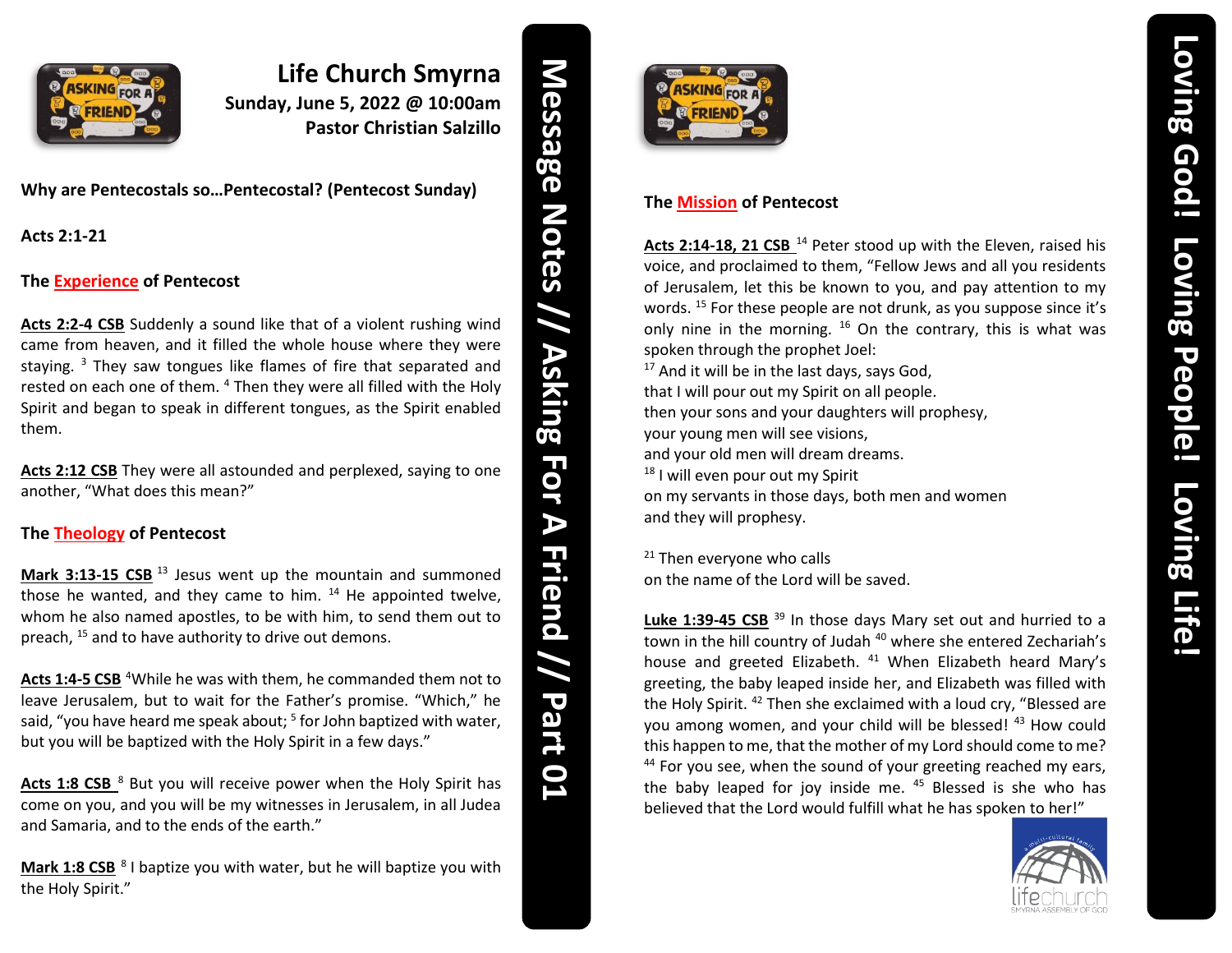

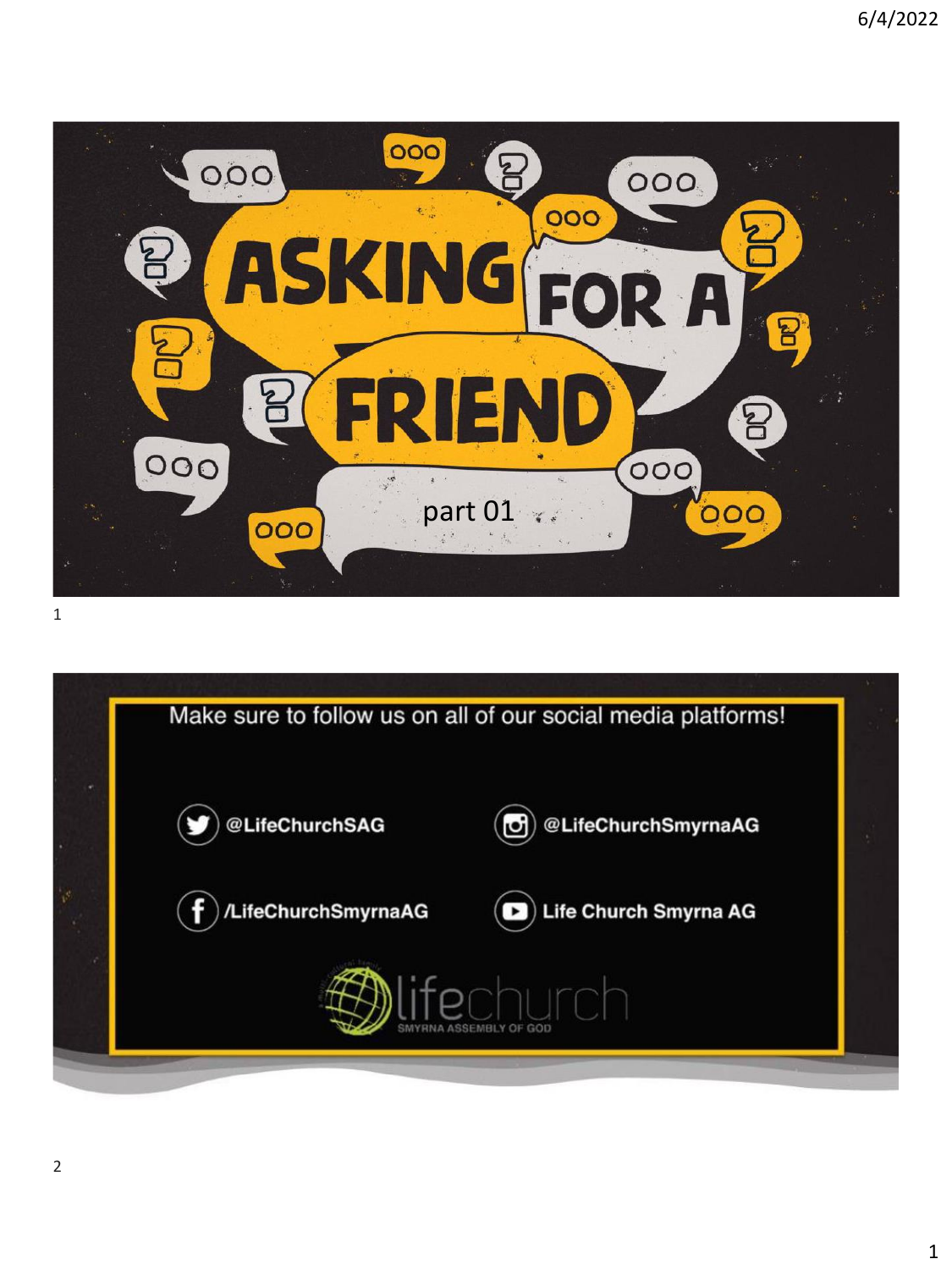

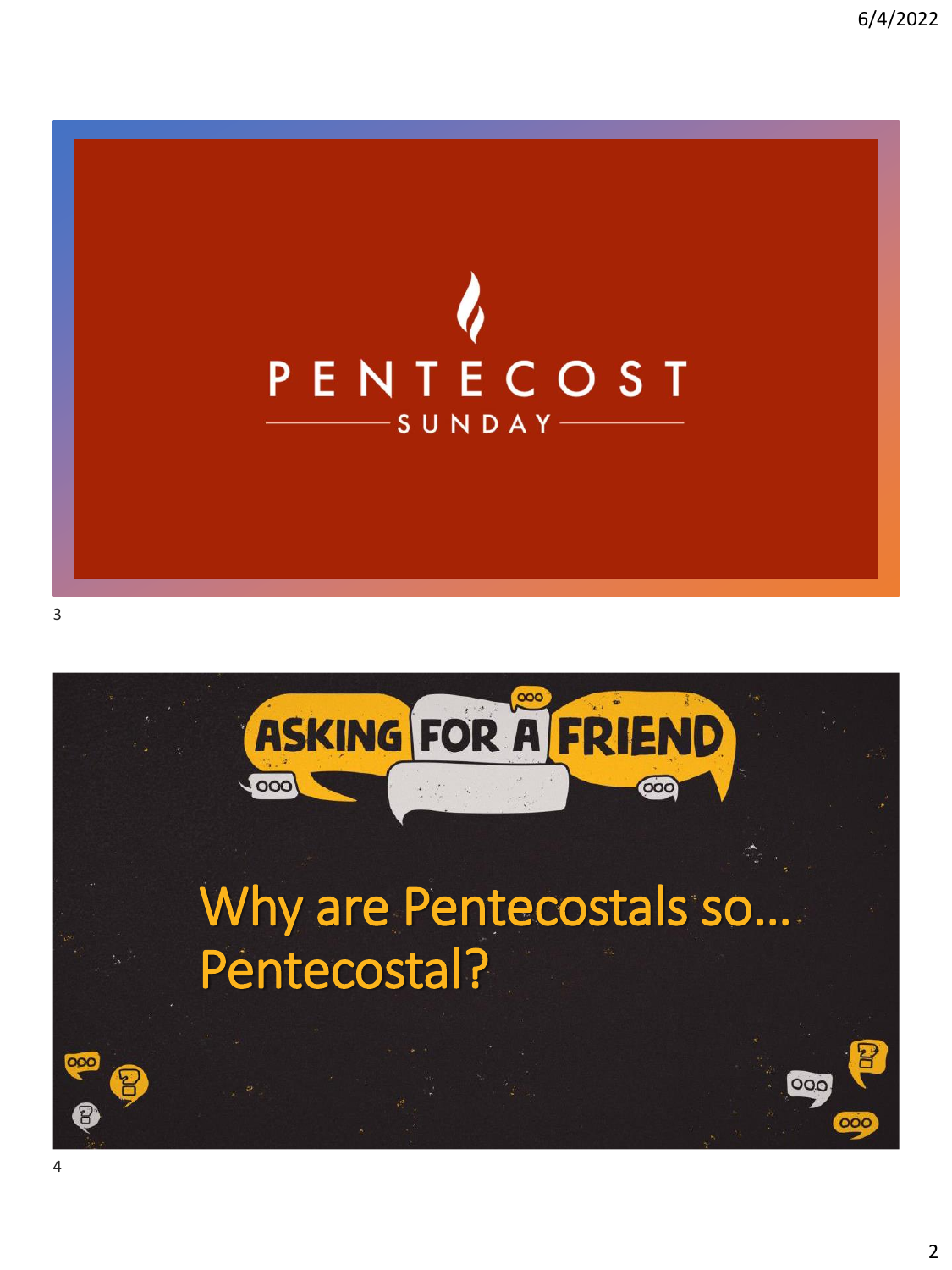

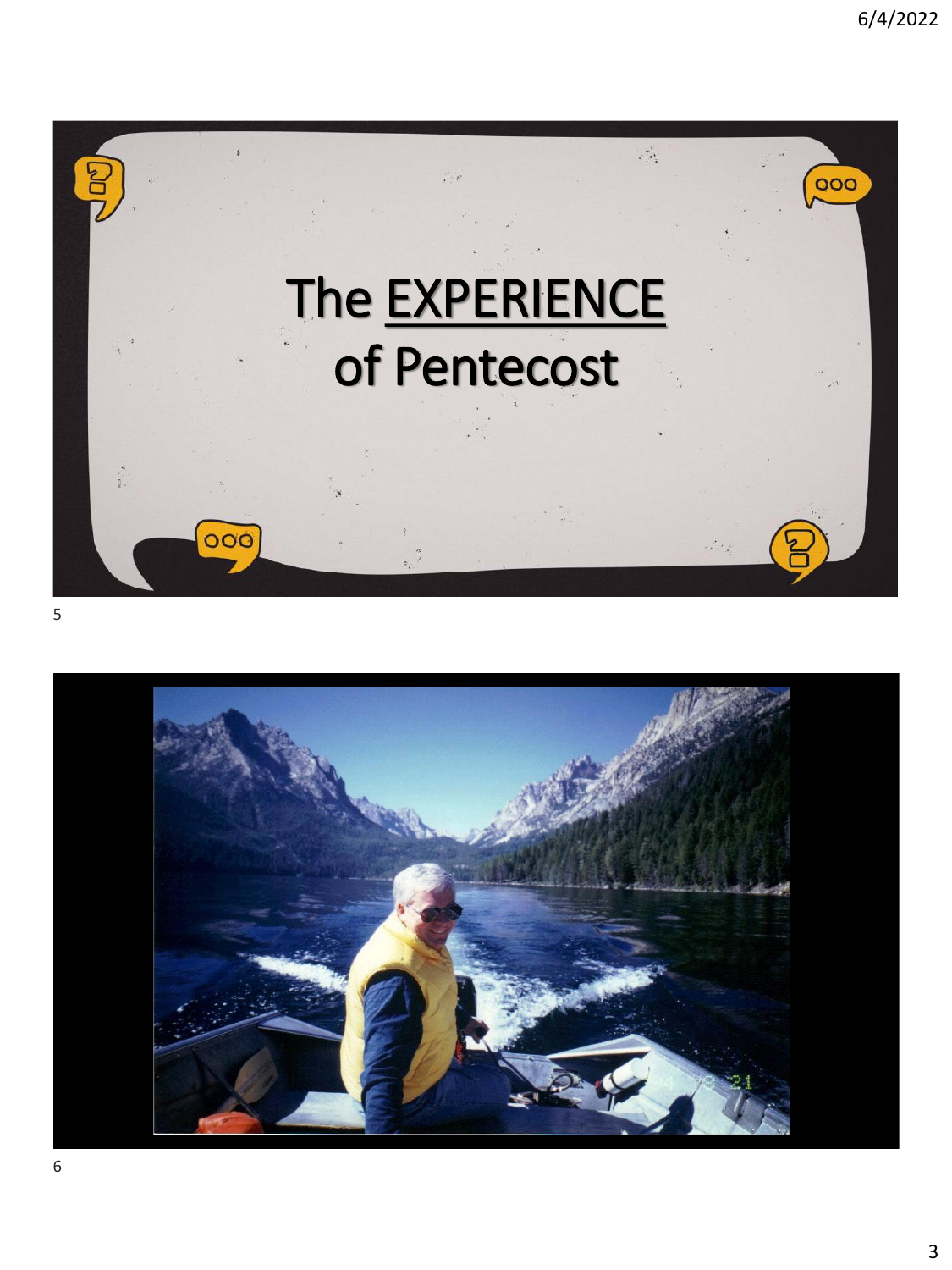Suddenly a sound like that of a violent rushing 000 wind came from heaven, and it filled the whole house where they were staying.<sup>3</sup> They saw tongues like flames of fire that separated and rested on each one of them. <sup>4</sup> Then they were all filled with the Holy Spirit and began to speak in different tongues, as the Spirit enabled them. **Acts 2:2-4 CSB**

 $000$ 

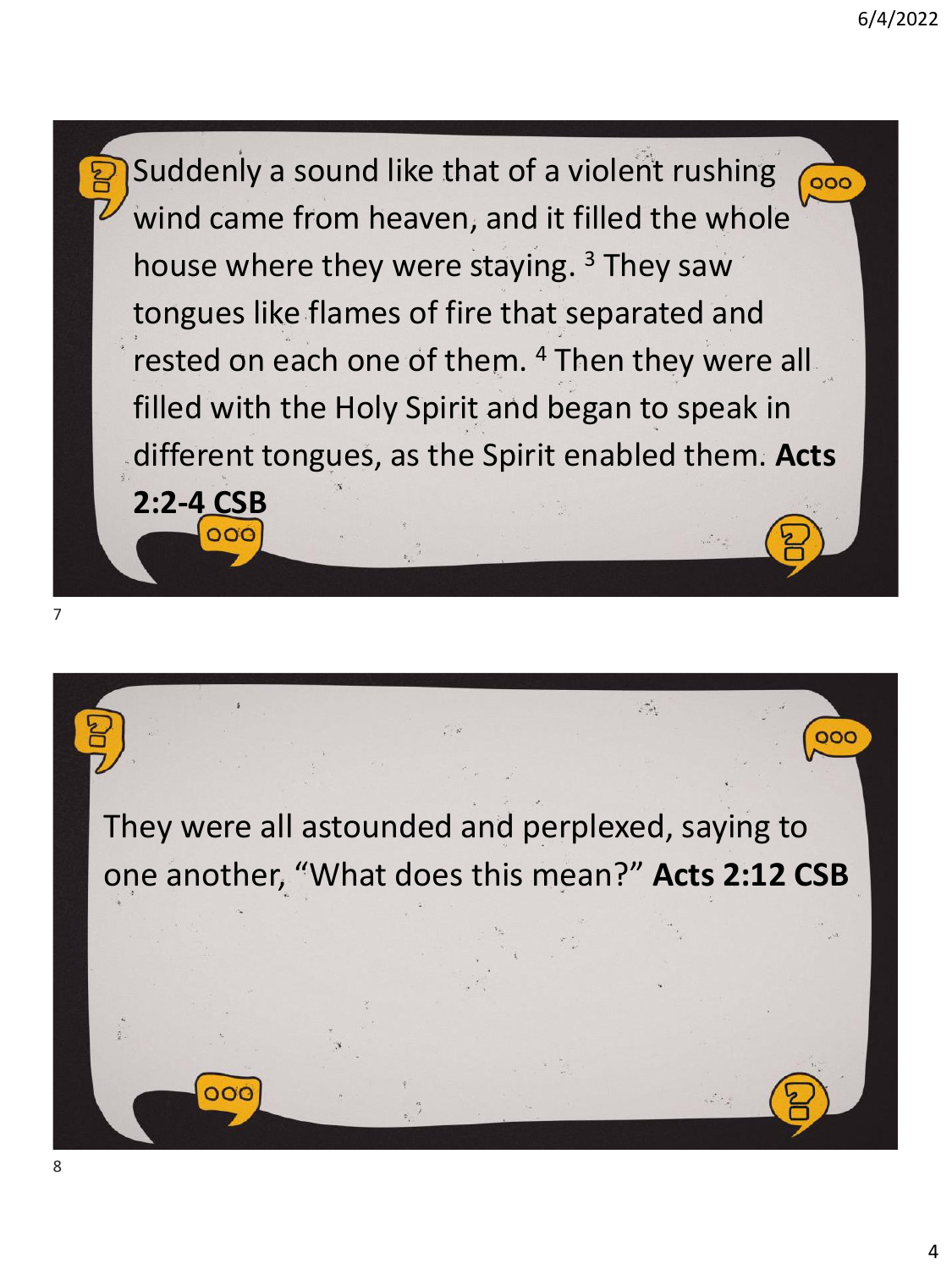





 $\overline{OC}$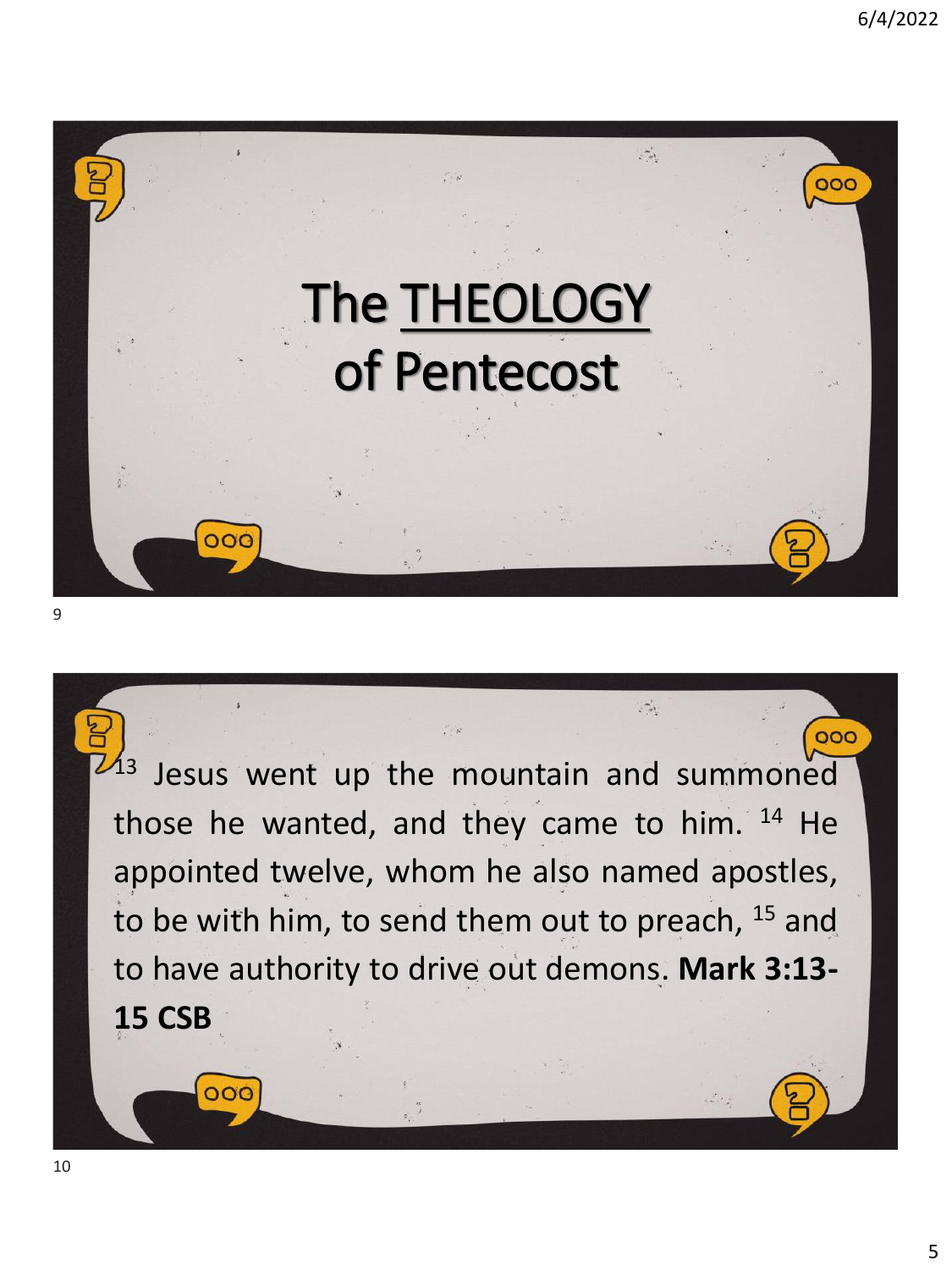

<sup>8</sup> But you will receive power when the Holy Spirit has come on you, and you will be my witnesses in Jerusalem, in all Judea and Samaria, and to the ends of the earth." **Acts 1:8 CSB**

ooc

000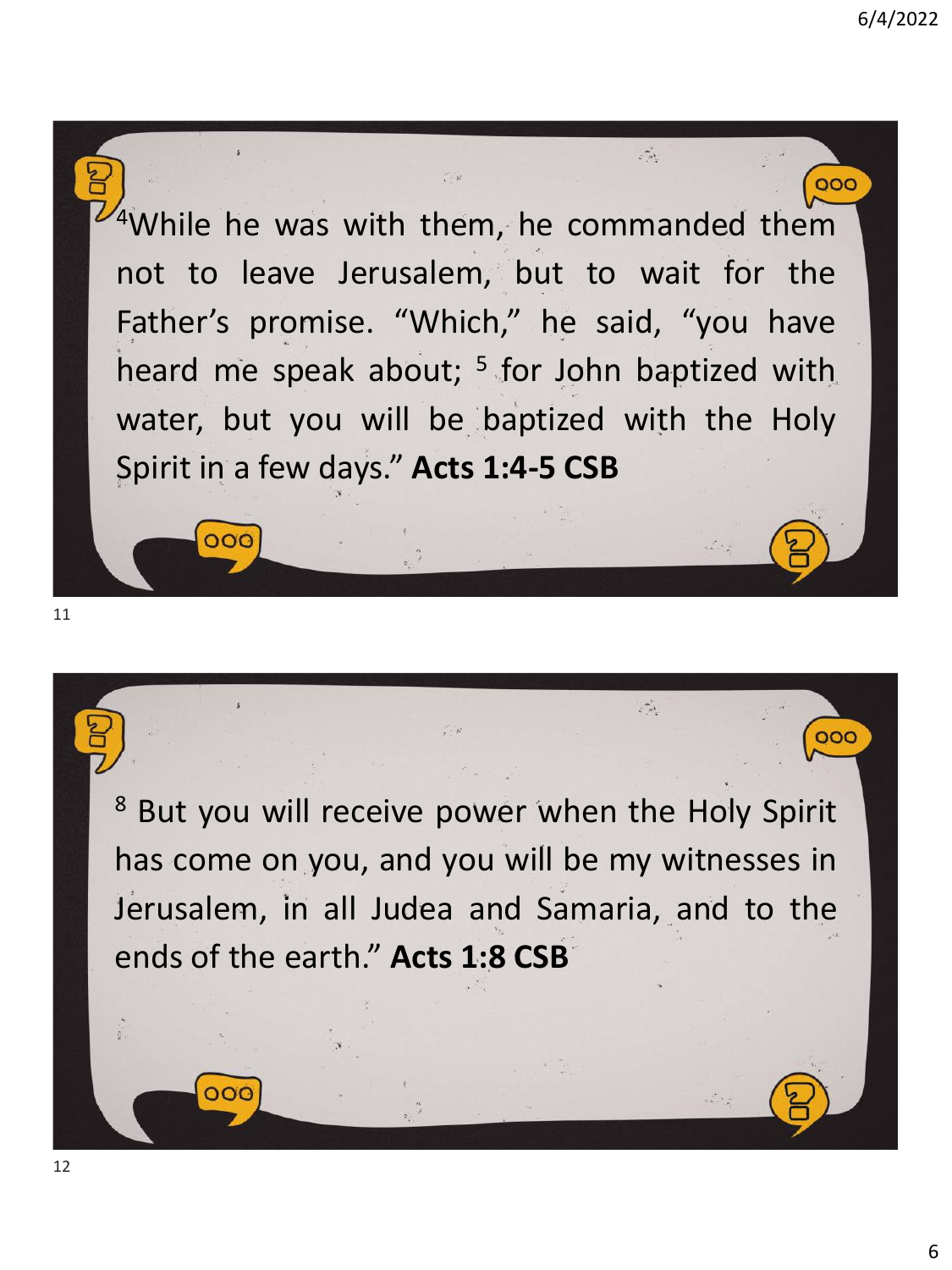

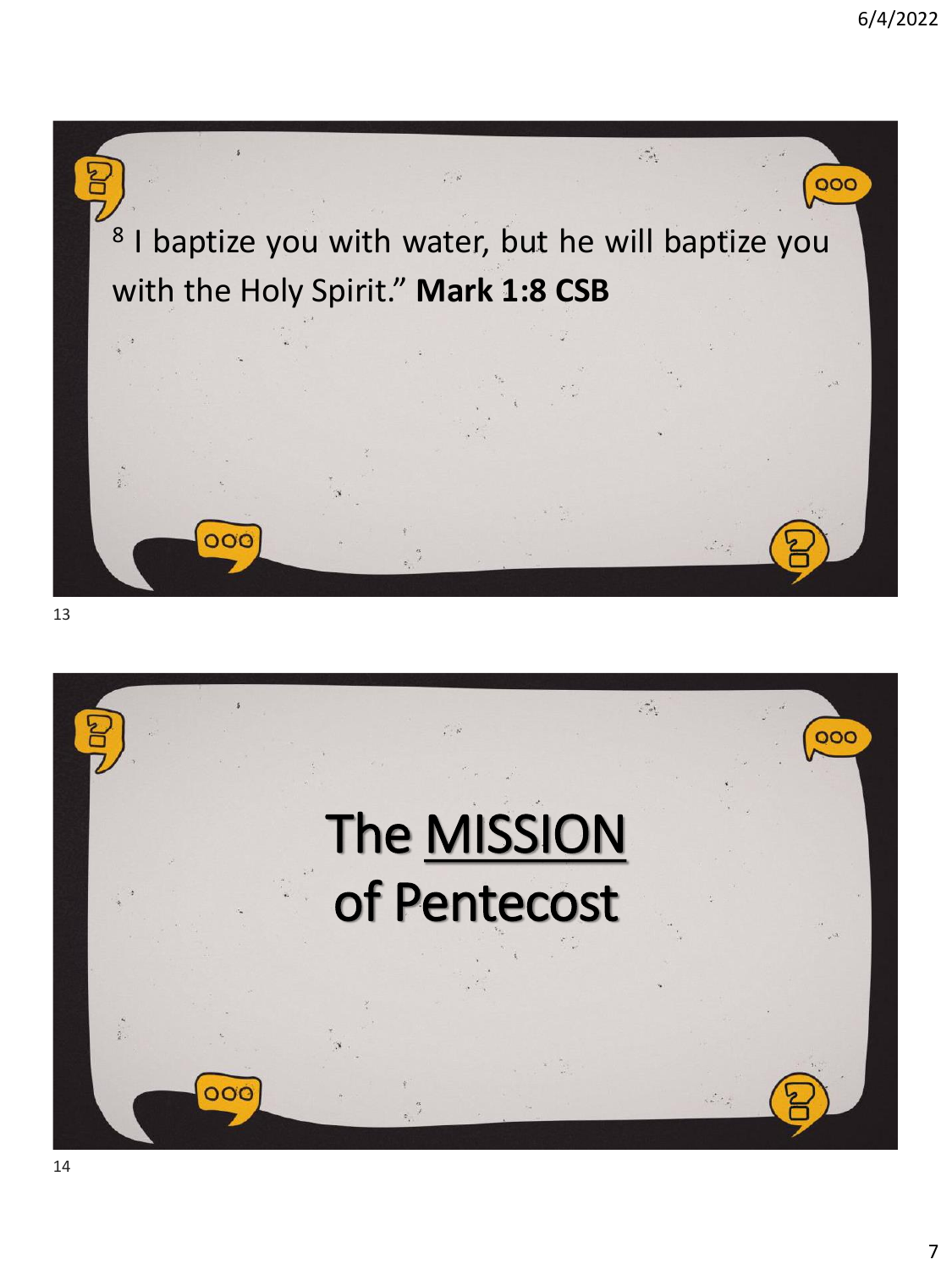000  $14$  Peter stood up with the Eleven, raised his voice, and proclaimed to them, "Fellow Jews and all you residents of Jerusalem, let this be known to you, and pay attention to my words. <sup>15</sup> For these people are not drunk, as you suppose, since it's only nine in the morning. <sup>16</sup> On the contrary, this is what was spoken through the prophet Joel:

 $\mathcal{L} \rightarrow 0$ 

15

OOC

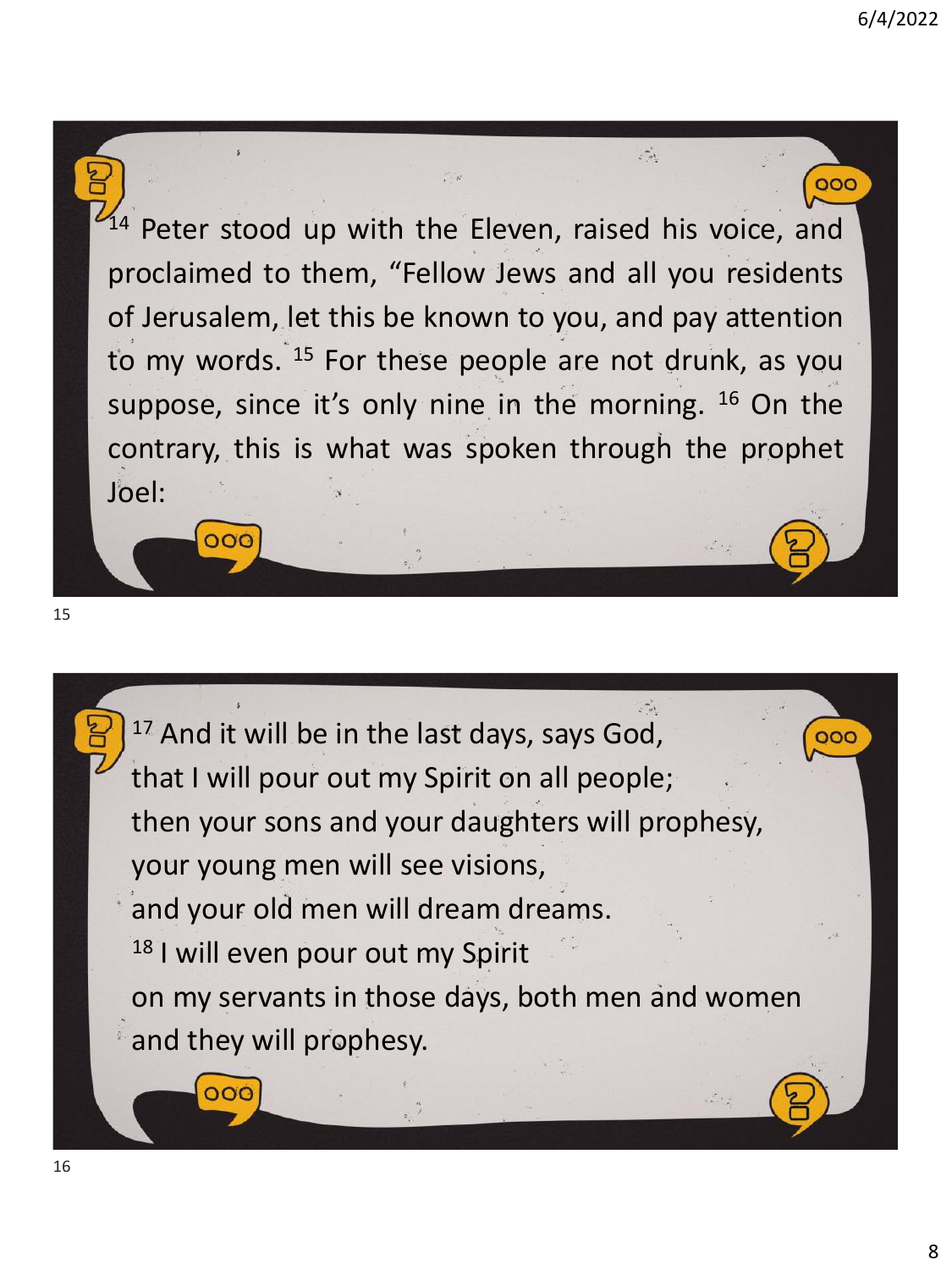